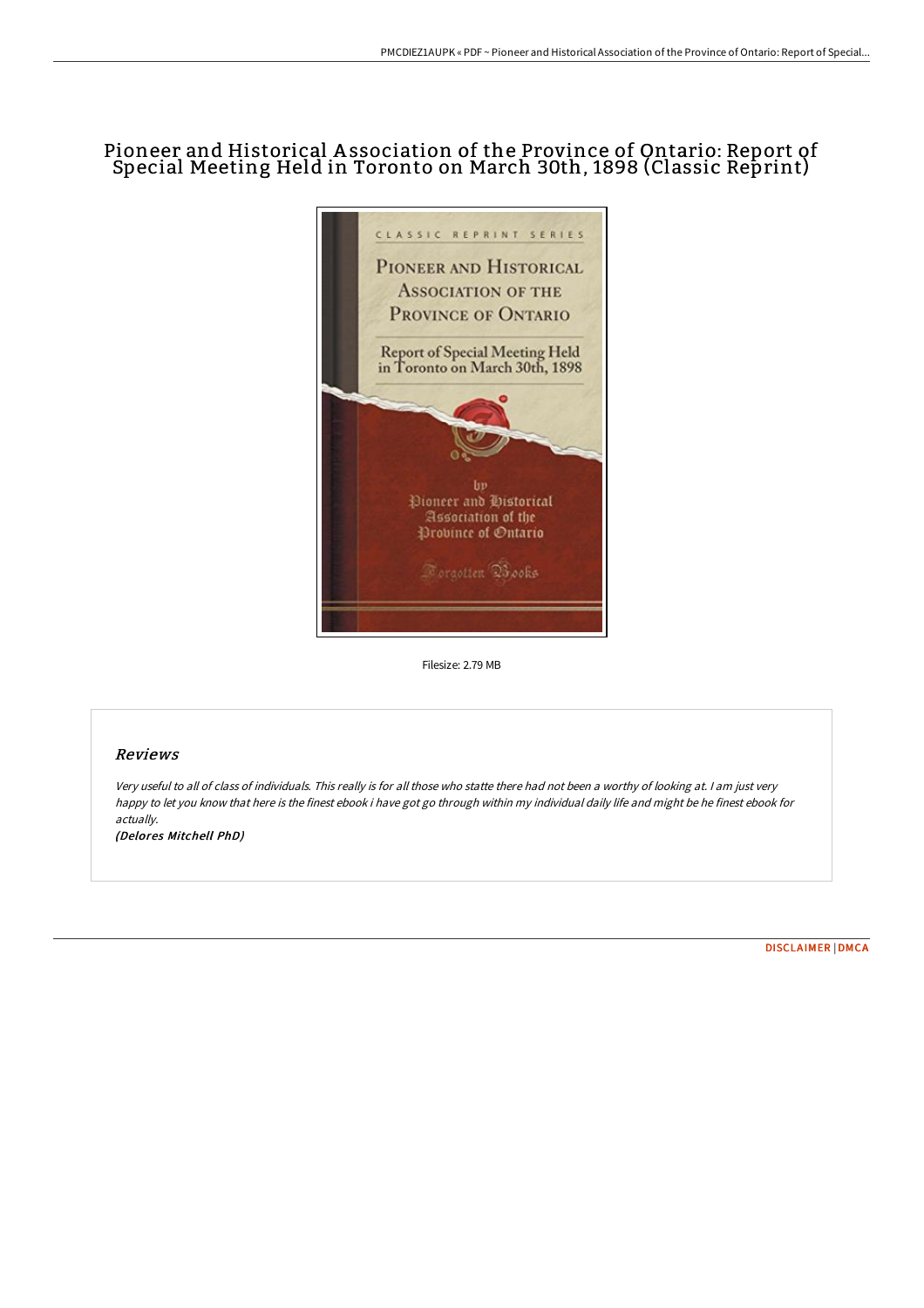## PIONEER AND HISTORICAL ASSOCIATION OF THE PROVINCE OF ONTARIO: REPORT OF SPECIAL MEETING HELD IN TORONTO ON MARCH 30TH, 1898 (CLASSIC REPRINT)



Forgotten Books, United States, 2015. Paperback. Book Condition: New. 229 x 152 mm. Language: English . Brand New Book \*\*\*\*\* Print on Demand \*\*\*\*\*.Excerpt from Pioneer and Historical Association of the Province of Ontario: Report of Special Meeting Held in Toronto on March 30th, 1898 Dear Sir, - At the September meeting of the Association, the President was authorized to appoinc a Committee fur the following purposes: 1. To consider means for widening the basis of membership. 2. To formulate some more systematic plan of work. 3. To communicate with the Government with reference to obtaining financial aid. 4. To arrange for a permanent central office. 5. The report to the Association. The membership of the Association being at present limited to delegates from affiliated societies, it is considered desirable to have the benefit of the advice of others who, though not connected with the Association, are deemed specially qualified to give valuable information and counsel. I have therefore named the following as member 3 of the Committee: Rev. Dr. Scadding, Rev. Canon Bull, M. A., Rev. Dr. W. R. Parker, His Honor. Judge Ardagh, Mr. A. F. Hunter, Mr. Eli Crawford, Mr. J. B. Reynolds, B. A., Mr. Wm. Remiie, Mr. George H. Mills, Mr. D. B. Read, Q. C, Mrs. J. D. Edgar, Mrs. Curzon, Miss Mary Agnes Fiizgibbon, Mr. David Boyle, Mr. James Bain, Professor Mavor, Rev. Professor Wrontt, Mr. C. C. James, Rev. P. L. Spencer, Very Rev. Dean Harris, LL. D., Miss J. Carnochan, Major Cruickshank, Rev. Dr. Teefy, Mr. J. O. Brant-Sero, Lt. Col. H. C. Rogers, and Miss Sara Mickle. The Committee will meet at the Education Department Building s, St. James Square, Toronto, on Wednesday, the 30th inst., at 2 p.m. It is hoped that the Hon. Dr. Ross, Minister of education,...

 $\blacksquare$ Read Pioneer and Historical [Association](http://techno-pub.tech/pioneer-and-historical-association-of-the-provin.html) of the Province of Ontario: Report of Special Meeting Held in Toronto on Mar ch 30th, 1898 (Classic Reprint) Online

 $\blacksquare$ Download PDF Pioneer and Historical [Association](http://techno-pub.tech/pioneer-and-historical-association-of-the-provin.html) of the Province of Ontario: Report of Special Meeting Held in Toronto on March 30th, 1898 (Classic Reprint)